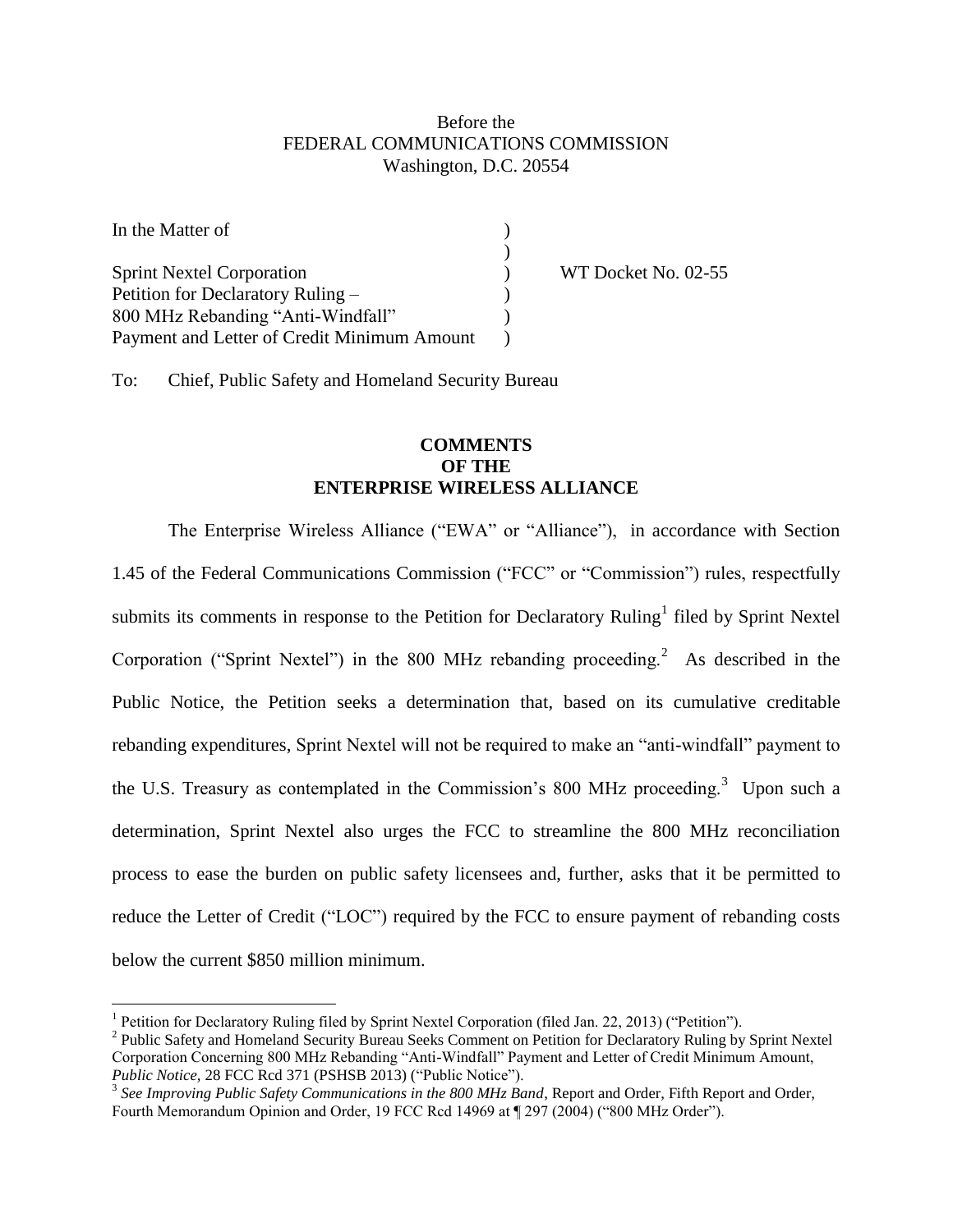EWA is a national trade association representing business enterprises, wireless sales and service providers, hardware and software system vendors, and technology manufacturers. The Alliance also is an FCC-certified frequency advisory committee ("FAC") that facilitates in excess of 10,000 FCC licensing application preparation, frequency selection, and certification transactions annually. EWA has been actively involved in the 800 MHz rebanding proceeding from the outset<sup>4</sup> and certain of its members are subject to a rebanding requirement. Thus, the Alliance has a direct interest in the outcome of this proceeding.

As explained in the Petition, a key element of the 800 MHz rebanding decision was an "anti-windfall payment" process designed to ensure that Sprint Nextel was not economically advantaged by the spectrum exchanges and other elements of the FCC's rebanding rules. Based on the FCC's calculation of the relative values of the 800 MHz spectrum Sprint Nextel was relinquishing and the 1.9 GHz replacement spectrum it would receive, the Commission determined that Sprint Nextel would be required to pay to the U.S. Treasury the balance, if any, should the documented costs incurred by Sprint Nextel in fulfilling its obligations under the rebanding orders be less than \$2,796,548,000.

The Petition details the rebanding-related costs already paid by Sprint Nextel, as well as those for which it is contractually obligated. It states that Sprint Nextel has "spent or committed to spend more than \$3.4 billion to date in support of 800 MHz reconfiguration and BAS [Broadcast Auxiliary Service] Relocation...."<sup>5</sup> It explains that all of these 800 MHz rebanding costs have been scrutinized extensively and approved by the TA designated by the Commission to oversee the rebanding process, including validating that the costs incurred are "reasonable,

<sup>&</sup>lt;sup>4</sup> For example, EWA's predecessor organization, the Industrial Telecommunications Association, was designated by the FCC as one of the five entities that served on the search committee to select the 800 MHz Transition Administrator ("TA"). *See* 800 MHz Order at ¶191.

<sup>&</sup>lt;sup>5</sup> Petition at 8.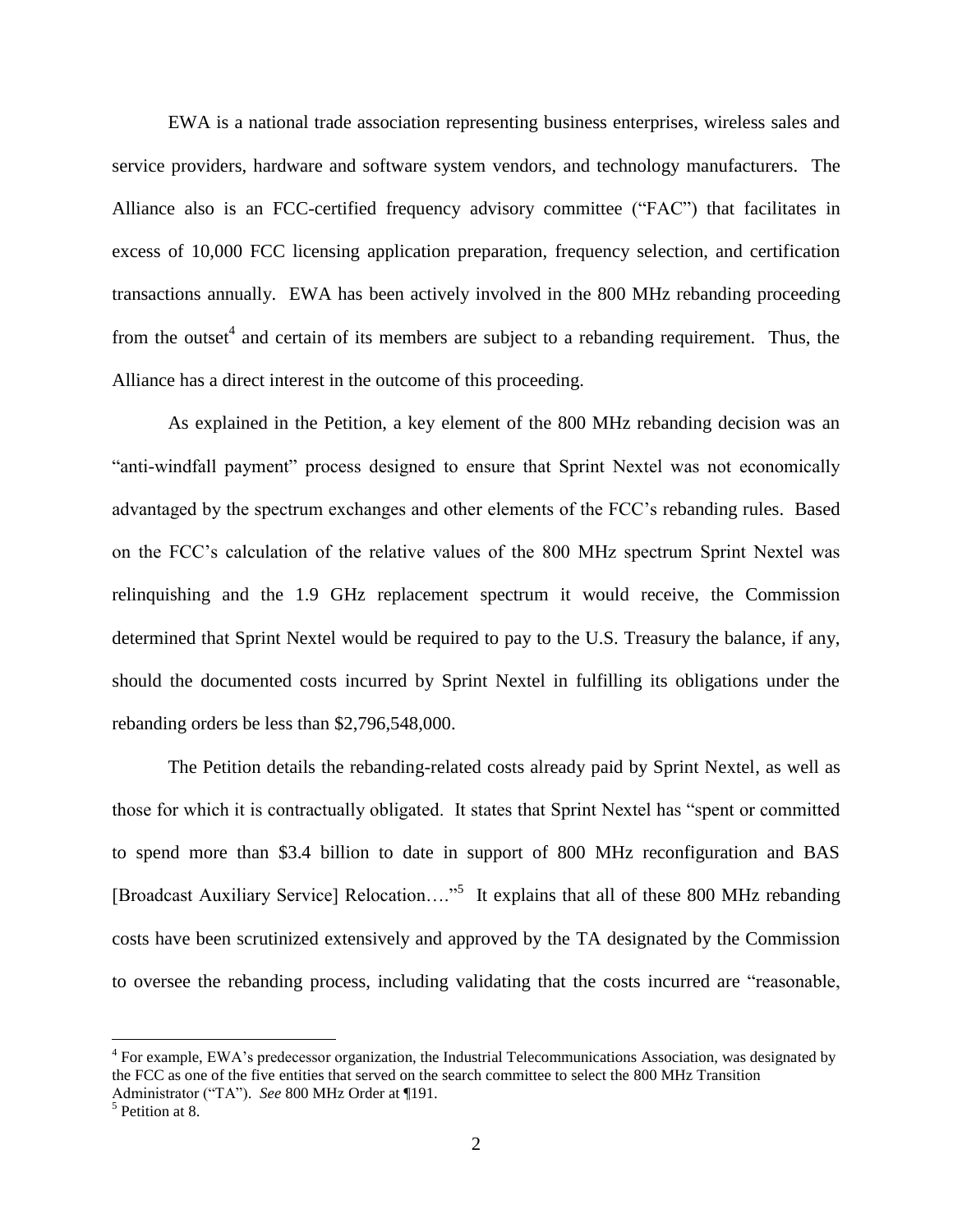prudent, and necessary" to achieve rebanding.<sup>6</sup> It notes the FCC's previous, common sense conclusion that, even without a TA, Sprint Nextel had every incentive to keep to the minimal amount the BAS relocation costs it was required to pay.<sup>7</sup> On that basis, Sprint Nextel argues that it is not necessary to delay the true-up needed to determine whether an "anti-windfall" payment must be made to the Treasury<sup>8</sup> until all rebanding work has been completed and contracts closed. It urges the Commission to make that determination now.

EWA is not in a position to confirm Sprint Nextel's statements regarding its incurred and committed costs and will leave that analysis to the FCC and the TA. Assuming those statements are correct, as the Alliance does, EWA agrees that there is no reason to defer the true-up assessment until rebanding is completed nationwide. $\degree$  This effort already has taken more than twice as long as originally anticipated. Any steps that promise to bring this very lengthy proceeding closer to completion should be implemented promptly.

Sprint Nextel urges that two further actions be taken upon a Commission determination that no anti-windfall payment will be required. First, the Petition suggests that such a true-up would enable the FCC to "streamline rebanding and ease unnecessary burdens on public safety licensees and on Sprint."<sup>10</sup> More specifically, it asserts that a declaratory ruling directing the TA to complete the true-up assessment will "…significantly reduce the need for Sprint and public safety licensees to continue to comply with burdensome post-retuning documentation and

<sup>6</sup> *Id*. at 9.

<sup>7</sup> *Id.* at 12-13.

<sup>&</sup>lt;sup>8</sup> As pointed out in the Petition, the FCC had anticipated that such a true-up might appropriately be undertaken before all rebanding work was completed. *Id*. at 14.

<sup>&</sup>lt;sup>9</sup> The Alliance agrees that very substantial progress has been made toward completing this undertaking. However, the Commission has not yet adopted rules governing rebanding in the Mexican Border Region, so much work remains to be done in that area, a region with a substantial number of 800 MHz licensees, including very large public safety systems.

<sup>10</sup> *Id*. at 15.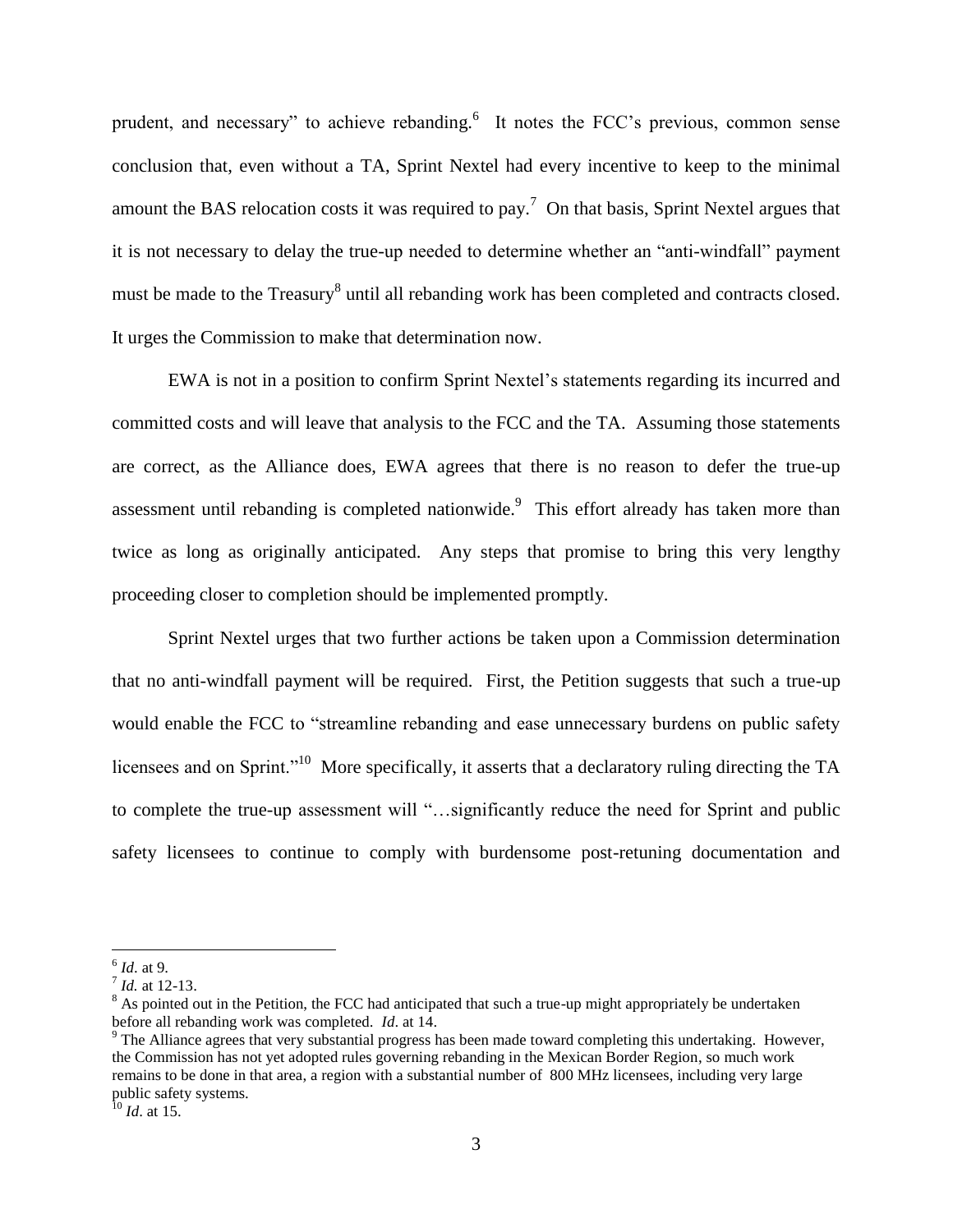auditing procedures related to the true-up."<sup>11</sup> Second, Sprint Nextel asks the FCC to eliminate the current \$850 million floor for the LOC required by the Commission as "insurance" that sufficient funds would be available to cover all rebanding costs.<sup>12</sup> Noting that the LOC has been reduced over time from \$2.6 billion to \$859 million in recognition of the rebanding payments made without recourse to it, Sprint Nextel recommends that the \$850 million floor be replaced by a TA estimate of the amount needed to complete all rebanding activities.<sup>13</sup>

EWA fully supports efforts to streamline and simplify the rebanding process, a process that has proven highly demanding and complex for all incumbents including, but not limited to, public safety entities. The Alliance assumes that the reference in the Petition to easing rebanding burdens on public safety licensees was intended to include all incumbents, including the Industrial/Business and commercial SMR licensees that are Alliance members and whose systems are expected to be rebanded under the yet-to-be-adopted rules governing rebanding in the Mexican Border Region.<sup>14</sup> All incumbents would benefit from a more streamlined process both during the post-retuning and documentation period and in all other stages of rebanding.

While the Alliance supports this Sprint Nextel concept generally, the Petition provides no details as to how Sprint Nextel believes the process should or could be simplified. EWA appreciates that reducing TA oversight of reconciliation and post-closing audits – as well as any other rebanding-related activities – would be a cost-savings for Sprint Nextel since it funds all TA activities. It is less clear how the process would change for incumbents. EWA agrees that the current reconciliation process requires incumbents to provide highly detailed documentation about costs incurred. But while the Petition seems to suggest that something less should be

<sup>11</sup> *Id*.

<sup>12</sup> 800 MHz Order at ¶¶ 182-3.

<sup>&</sup>lt;sup>13</sup> Petition at 16-18.

<sup>&</sup>lt;sup>14</sup> There also are non-public safety entities outside the Mexican Border Region that have not yet completed the reconciliation process.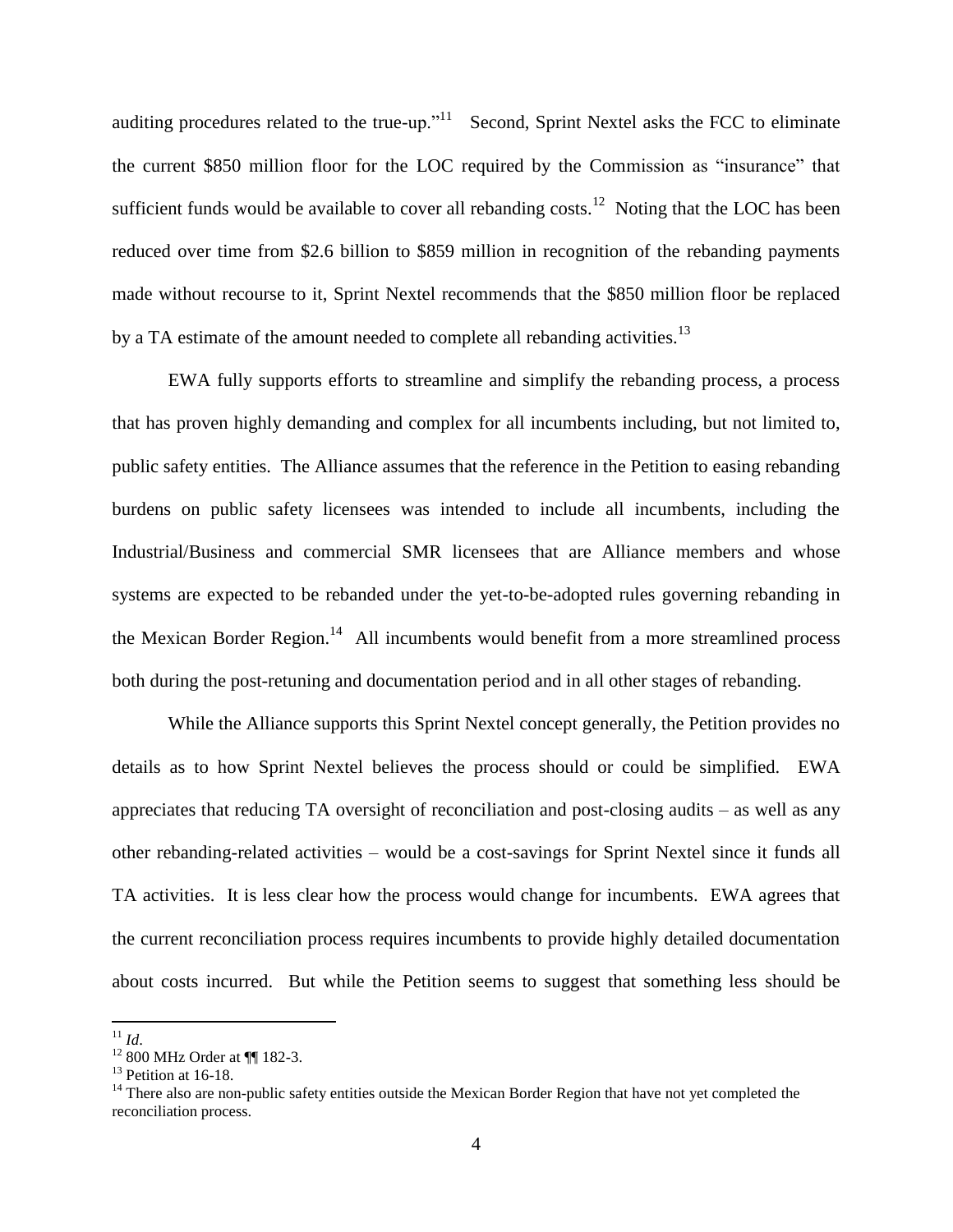required, it also cautions that "nothing in this request is intended to modify any of the requirements and obligations of either Sprint or an incumbent licensee contained in individual PFAs or FRAs, as amended, and the schedules thereto."<sup>15</sup> Thus, while the Alliance encourages the FCC to explore modifications to the process, EWA cannot state whether it would support changes until it has sufficient details regarding them to assess their impact on an incumbent's rebanding rights and responsibilities.

Finally, EWA has no objection to Sprint Nextel's proposal that the Commission reduce the LOC to an amount estimated by the TA to cover all remaining rebanding costs once the TA is capable of making that calculation. The Alliance would have assumed that any such analysis would need to be conducted after the FCC adopts rules governing rebanding in the Mexican Border Region, since those rules will determine which 800 MHz systems need to be rebanded – a critical element in any cost analysis. It also would have thought that some incumbent planning would need to be completed before costs could be estimated accurately, but the Alliance will rely on the TA and the FCC to determine when there is sufficient information to perform that calculation with the necessary degree of certainty.

EWA, along with Sprint Nextel, is pleased that the rebanding progress to date justifies consideration of the issues raised in the Petition. It looks forward to working with the Commission in crafting rules that will simplify and streamline the rebanding process for all incumbents, without compromising the rights granted to them under the FCC's rebanding decisions.

<sup>15</sup> *Id*. at n. 43.